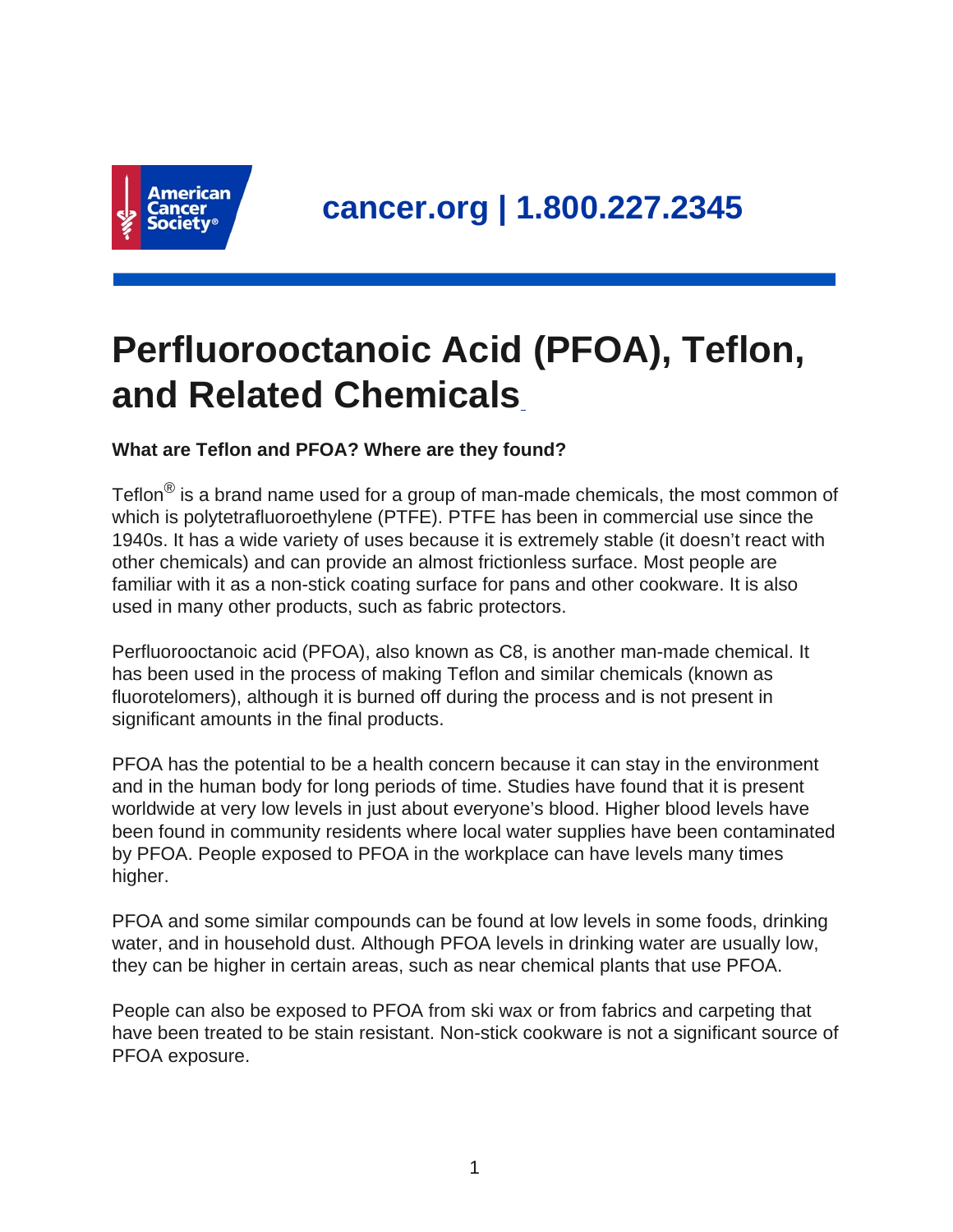#### **Do Teflon and PFOA cause cancer?**

Whether Teflon and other non-stick coatings themselves cause cancer has not been the main focus of concerns. The main concerns have been with PFOA, as well as with similar polyfluoroalkyl substances (PFAS), such as perfluorooctane sulfonate (PFOS), perfluorobutane sulfonate (PFBS), and "GenX" chemicals.

Many studies have looked at the possibility of PFOA causing cancer. Researchers use 2 main types of studies to try to figure out if such a substance might cause cancer.

#### **Studies in the lab**

In studies done in the lab, animals are exposed to a substance (often in very large doses) to see if it causes tumors or other health problems. Researchers might also expose human cells in a lab dish to the substance to see if it causes the types of changes that are seen in cancer cells.

Studies in lab animals have found exposure to PFOA increases the risk of certain tumors of the liver, testicles, mammary glands (breasts), and pancreas. In general, wellconducted studies in animals do a good job of predicting which exposures might cause cancer in people, too.

#### **Studies in humans**

Some types of studies look at cancer rates in different groups of people. These studies might compare the cancer rate in a group exposed to a substance to the cancer rate in a group not exposed to it, or compare it to the cancer rate in the general population. But sometimes it can be hard to know what the results of these types of studies mean, because many other factors might affect the results.

Studies have looked at cancer rates in people living near or working in PFOA-related chemical plants. Some of these studies have suggested an increased risk of [testicular](https://www.cancer.org/cancer/testicular-cancer.html) [cancer](https://www.cancer.org/cancer/testicular-cancer.html)<sup>1</sup> with increased PFOA exposure. Studies have also suggested possible links to [kidney cancer](https://www.cancer.org/cancer/kidney-cancer.html)<sup>2</sup> and [thyroid cancer](https://www.cancer.org/cancer/thyroid-cancer.html)<sup>3</sup>, but the increases in risk have been small and could have been due to chance.

Other studies have suggested possible links to other cancers, including [prostate](https://www.cancer.org/cancer/prostate-cancer.html)<sup>4</sup>, [bladder](https://www.cancer.org/cancer/bladder-cancer.html)<sup>5</sup>, and <u>[ovarian cancer](https://www.cancer.org/cancer/ovarian-cancer.html)</u><sup>6</sup>. But not all studies found such links, and more research is needed to clarify these findings.

#### **What expert agencies say**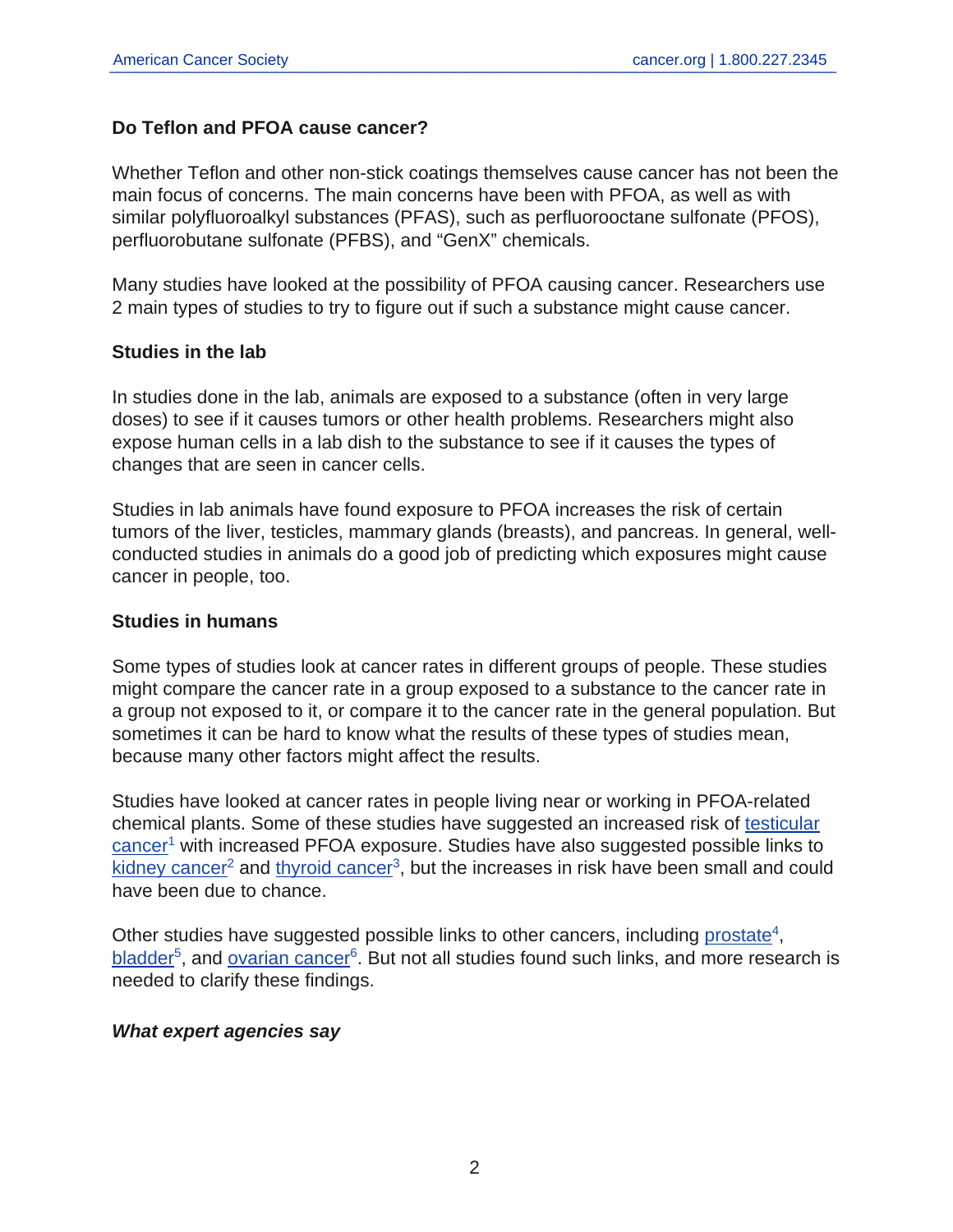**In most cases, the American Cancer Society does not determine if something causes cancer (that is, if it is a carcinogen).** Instead, we look to other respected organizations that classify potentially cancer-causing exposures.

The **International Agency for Research on Cancer (IARC)** is part of the World Health Organization (WHO). One of its goals is to identify causes of cancer. IARC has classified PFOA as "possibly carcinogenic to humans" (Group 2B), based on limited evidence in humans that it can cause testicular and kidney cancer, and limited evidence in lab animals.

(For more information on the classification system IARC uses, see [Known and Probable](https://www.cancer.org/cancer/cancer-causes/general-info/known-and-probable-human-carcinogens.html) [Human Carcinogens](https://www.cancer.org/cancer/cancer-causes/general-info/known-and-probable-human-carcinogens.html)<sup>7</sup>.)

The US **Environmental Protection Agency (EPA)** maintains the Integrated Risk Information System (IRIS), an electronic database that contains information on human health effects from exposure to various substances in the environment. The EPA has not officially classified PFOA as to its carcinogenicity.

In a draft (not final) report, the EPA's Scientific Advisory Board examined the evidence on PFOA, mainly from studies in lab animals, and stated that there is "suggestive evidence of carcinogenicity, but not sufficient to assess human carcinogenic potential." The board agreed that new evidence would be considered as it becomes available.

Other agencies have not yet formally evaluated whether PFOA can cause cancer.

#### **What is being done about PFOA (and PFOS)?**

The long-term effects of PFOA and similar chemicals are largely unknown, but there has been enough concern to prompt an attempt to phase out industrial emissions of them.

While the possible long-term health effects of PFOA are not well established, in 2006, the EPA and the 8 US manufacturers who used PFOA at the time agreed to a "stewardship program." The goal was for the companies to eliminate PFOA from emissions and product contents by the end of 2015. PFOA and some closely related chemicals (such as PFOS) are now no longer made in the US, although they are still made in some other countries and could potentially reach US consumers in certain types of products. In addition, many other PFAS are now in use, and new ones are still being developed.

The EPA does not have enforceable limits on the levels of PFOA or related chemicals (such as PFOS) in drinking water at this time. However, the EPA has established **health**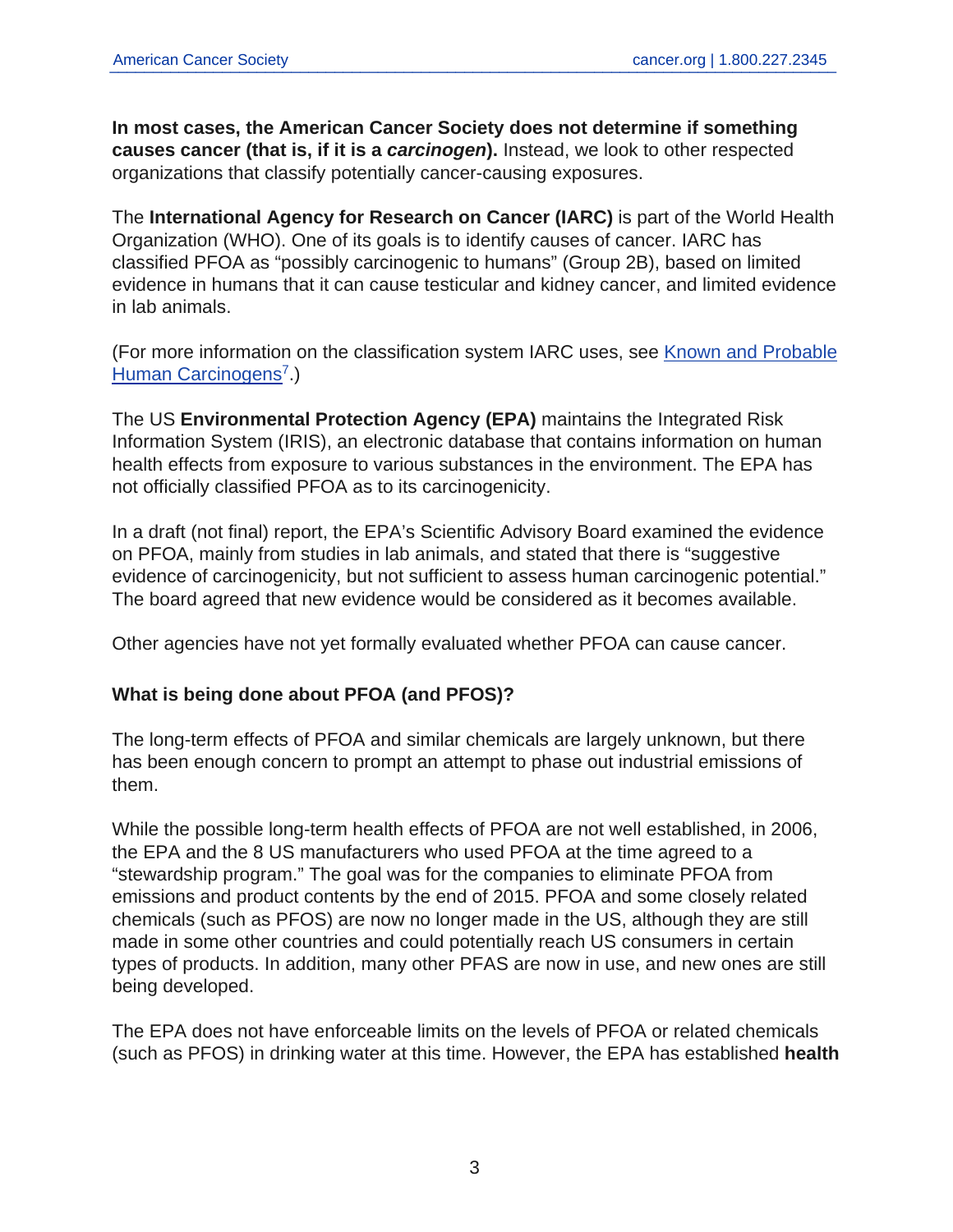**advisories** for PFOA and PFOS in drinking water, based largely on the health effects of PFOA and PFOS seen in studies of lab animals (rats and mice). The health advisory level for both of these chemicals (alone or combined) is set at 70 parts per trillion over the course of a person's lifetime. These advisories are not legally enforceable federal standards. They are meant to provide drinking water system operators, as well as state and other agencies who are responsible for overseeing these systems, with information on the health risks of these chemicals, so they can take appropriate actions to protect their residents.

In addition, the EPA is now considering establishing **drinking water standards** for PFOA and PFOS, which, if enacted, would set legally enforceable maximum contaminant levels (MCLs) of these substances in drinking water.

#### **Should I take measures to protect myself, such as not using my Teflon-coated pans?**

Other than the possible risk of flu-like symptoms from breathing in fumes from an overheated Teflon-coated pan, there are no proven risks to humans from using cookware coated with Teflon (or other non-stick surfaces). While PFOA was used in the past in the US in making Teflon, it is not present (or is present in extremely small amounts) in Teflon-coated products.

Because the routes by which people may be exposed to PFOA are not known, it is unclear what steps people might take to reduce their exposure. According to the US Centers for Disease Control and Prevention (CDC), people whose regular source of drinking water is found to have higher than normal levels of PFOA or similar chemicals might consider using bottled water or installing activated carbon water filters.

For people who are concerned they might have been exposed to high levels of PFOA, blood levels can be measured, but this is not a routine test that can be done in a doctor's office. Even if the test is done, it's not yet clear what the results might mean in terms of possible health effects.

# **Hyperlinks**

- 1. [www.cancer.org/cancer/testicular-cancer.html](https://www.cancer.org/cancer/testicular-cancer.html)
- 2. [www.cancer.org/cancer/kidney-cancer.html](https://www.cancer.org/cancer/kidney-cancer.html)
- 3. [www.cancer.org/cancer/thyroid-cancer.html](https://www.cancer.org/cancer/thyroid-cancer.html)
- 4. [www.cancer.org/cancer/prostate-cancer.html](https://www.cancer.org/cancer/prostate-cancer.html)
- 5. [www.cancer.org/cancer/bladder-cancer.html](https://www.cancer.org/cancer/bladder-cancer.html)
- 6. [www.cancer.org/cancer/ovarian-cancer.html](https://www.cancer.org/cancer/ovarian-cancer.html)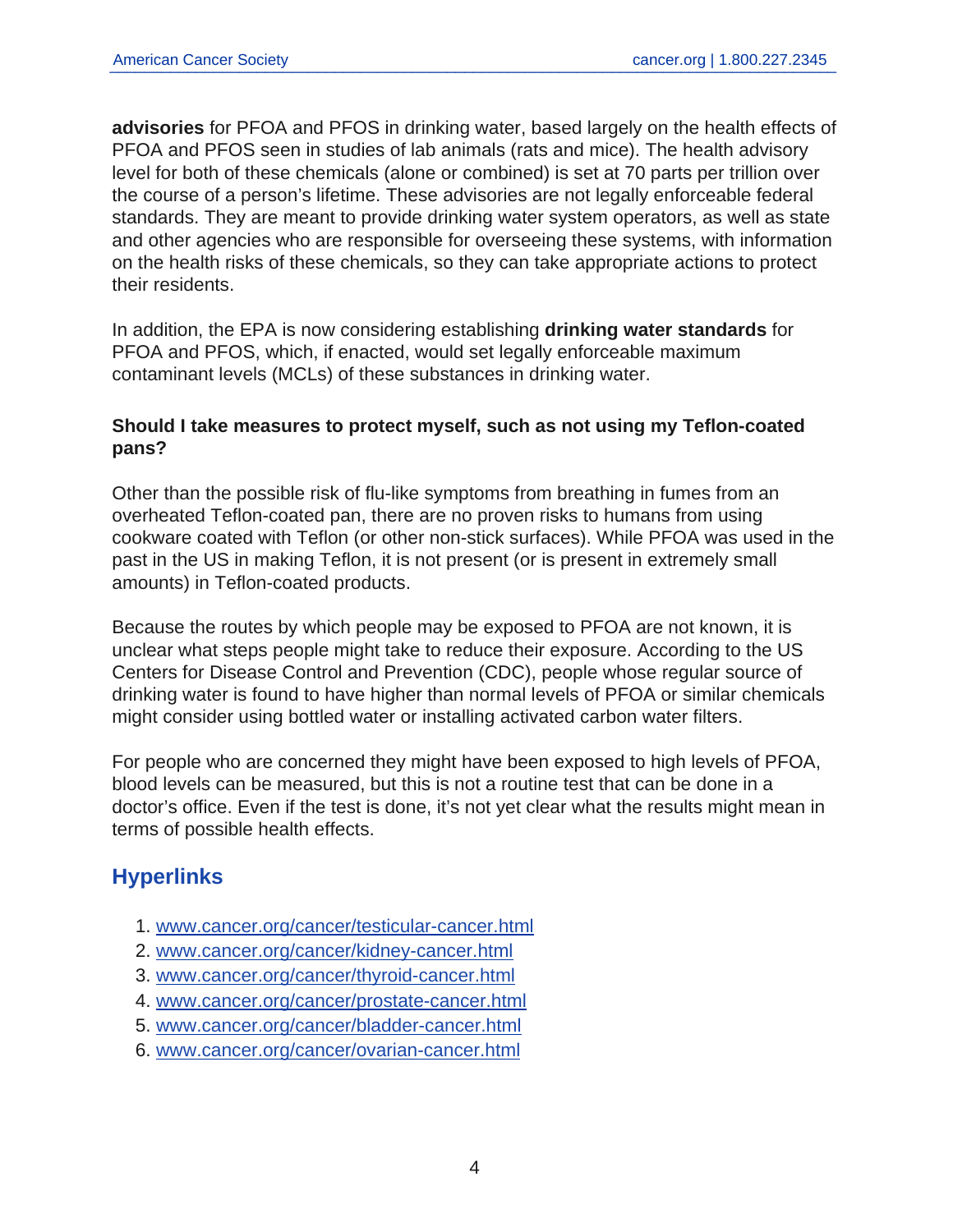- 7. [www.cancer.org/cancer/cancer-causes/general-info/known-and-probable-human](https://www.cancer.org/cancer/cancer-causes/general-info/known-and-probable-human-carcinogens.html)[carcinogens.html](https://www.cancer.org/cancer/cancer-causes/general-info/known-and-probable-human-carcinogens.html)
- 8. <http://www.atsdr.cdc.gov/>
- 9. <http://www.atsdr.cdc.gov/toxfaqs/tf.asp?id=1116&tid=237>
- 10. [www.epa.gov/](https://www.epa.gov/)
- 11. <http://www.cancer.gov/>
- 12. <http://www.atsdr.cdc.gov/>
- 13. <http://www.atsdr.cdc.gov/toxfaqs/tf.asp?id=1116&tid=237>
- 14. [www.epa.gov/](https://www.epa.gov/)
- 15. <http://www.cancer.gov/>

#### **Additional resources**

Along with the American Cancer Society, other sources of information and support include:

**Agency for Toxic Substances and Disease Registry (ATSDR)** Toll-free number: 1- 888-422-8737 (1-888-42-ATSDR) Website: www.atsdr.cdc.gov [\(http://www.atsdr.cdc.gov/\)](http://www.atsdr.cdc.gov/)<sup>8</sup> ToxFAQs for perfluoroalkyls: www.atsdr.cdc.gov/toxfaqs/tf.asp?id=1116&tid=237 [\(http://www.atsdr.cdc.gov/toxfaqs/tf.asp?id=1116&tid=237\)](http://www.atsdr.cdc.gov/toxfaqs/tf.asp?id=1116&tid=237)<sup>9</sup>

**Environmental Protection Agency (EPA)** Toll-free number (Safe Drinking Water Hotline): 1-800-426-4791 Website: www.epa.gov [\(www.epa.gov/\)](https://www.epa.gov/)<sup>10</sup>

**National Cancer Institute (NCI)** Toll-free number: 1-800-422-6237 (1-800-4-CANCER) Website: www.cancer.go[v](http://www.cancer.gov/) [\(http://www.cancer.gov/\)](http://www.cancer.gov/)<sup>11</sup>

\*Inclusion on this list does not imply endorsement by the American Cancer Society.

No matter who you are, we can help. Contact us anytime, day or night, for information and support. Call us at 1-800-227-2345 or visit www.cancer.org.

### **References**

Agency for Toxic Substances and Disease Registry. ToxFAQs for perfluoroalkyls. 2015. Accessed at www.atsdr.cdc.gov/toxfaqs/tf.asp?id=1116&tid=237 October 13, 2015.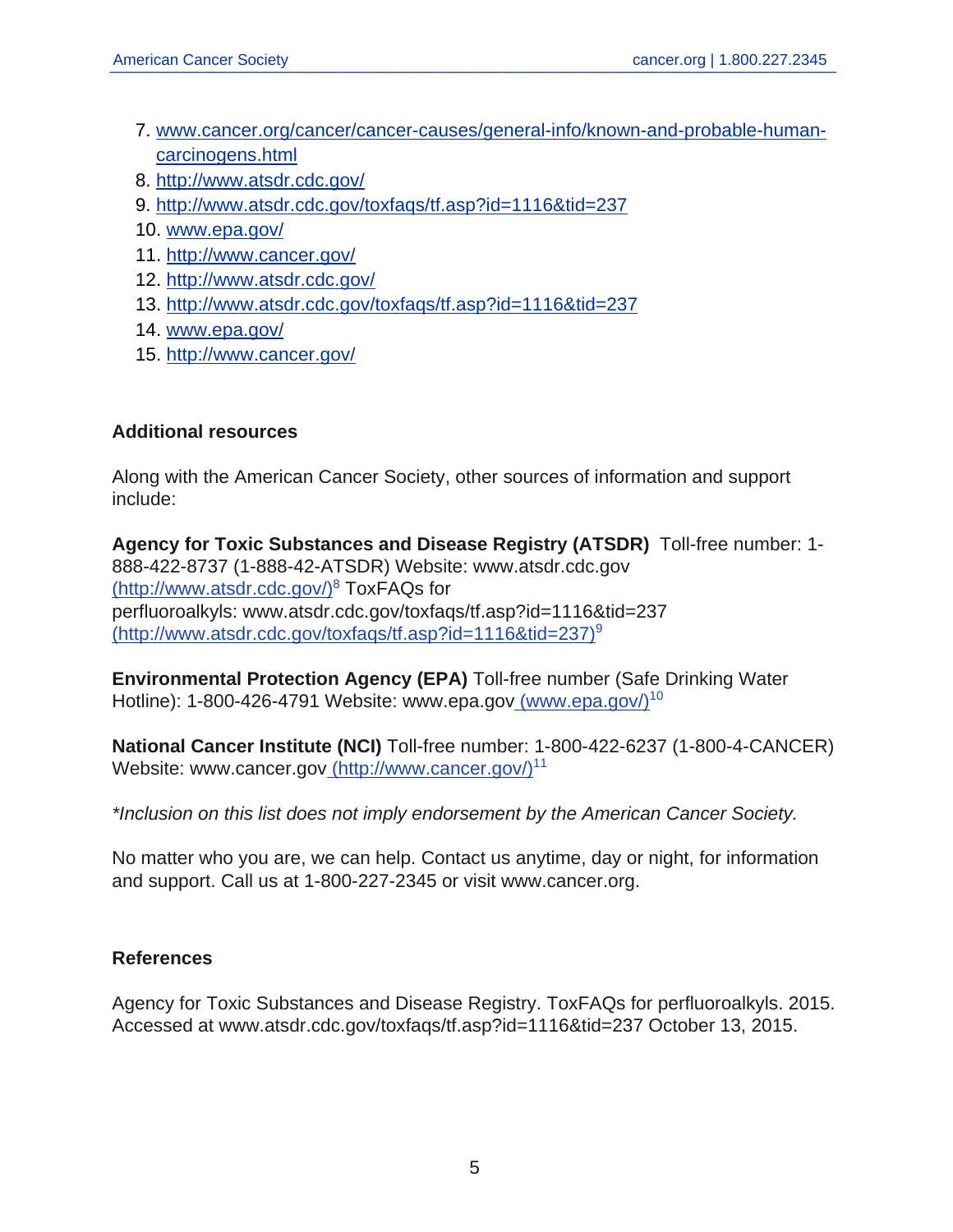Barry V, Winquist A, Steenland K. Perfluorooctanoic acid (PFOA) exposures and incident cancers among adults living near a chemical plant. Environ Health Perspect. 2013;121:13131318.

Benbrahim-Tallaa L, Lauby-Secretan B, Loomis D, et al on behalf of the International Agency for Research on Cancer Monograph Working Group. Carcinogenicity of perfluorooctanoic acid, tetrafluoroethylene, dichloromethane, 1,2-dichloropropane, and 1,3-propane sultone. Lancet Oncol. 2014:15:924-925.

Environmental Protection Agency. Basic Information on PFAS. 2018. Accessed at https://www.epa.gov/pfas/basic-information-pfas on December 16, 2019.

Environmental Protection Agency. Drinking Water Health Advisories for PFOA and PFOS. 2019. Accessed at https://www.epa.gov/ground-water-and-drinkingwater/drinking-water-health-advisories-pfoa-and-pfos on December 16, 2019.

Environmental Protection Agency. Emerging Contaminants – Perfluorooctane Sulfonate (PFOS) and Perfluorooctanoic Acid (PFOA). 2014. Accessed at www2.epa.gov/sites/production/files/2014- 04/documents/factsheet\_contaminant\_pfos\_pfoa\_march2014.pdf on October 12, 2015.

Environmental Protection Agency. SAB Review of EPA's Draft Risk Assessment of Potential Human Health Effects Associated with PFOA and Its Salts. 2006. Accessed at http://yosemite.epa.gov/sab%5Csabproduct.nsf/A3C83648E77252828525717F004B90 99/\$File/sab\_06\_006.pdf on October 12, 2015.

Fei C, McLaughlin JK, Lipworth L, Olsen J. Maternal levels of perfluorinated chemicals and subfecundity. Hum Reprod. 2009;24:12001205.

Melzer D, Rice N, Depledge MH, et al. Association between serum perfluorooctanoic acid (PFOA) and thyroid disease in the NHANES study. Environ Health Perspect. 2010;118:686692.

Post GB, Cohn PD, Cooper KR. Perfluorooctanoic acid (PFOA), an emerging drinking water contaminant: A critical review of recent literature. Environ Res. 2012;116:93117.

Steenland K, Fletcher T, Savitz DA. Epidemiologic evidence on the health effects of perfluorooctanoic acid (PFOA). Environ Health Perspect. 2010;118:11001108.

Steenland K, Tinker S, Frisbee S, et al. Association of perfluorooctanoic acid and perfluorooctane sulfonate with serum lipids among adults living near a chemical plant. Am J Epidemiol. 2009;170:12681278.